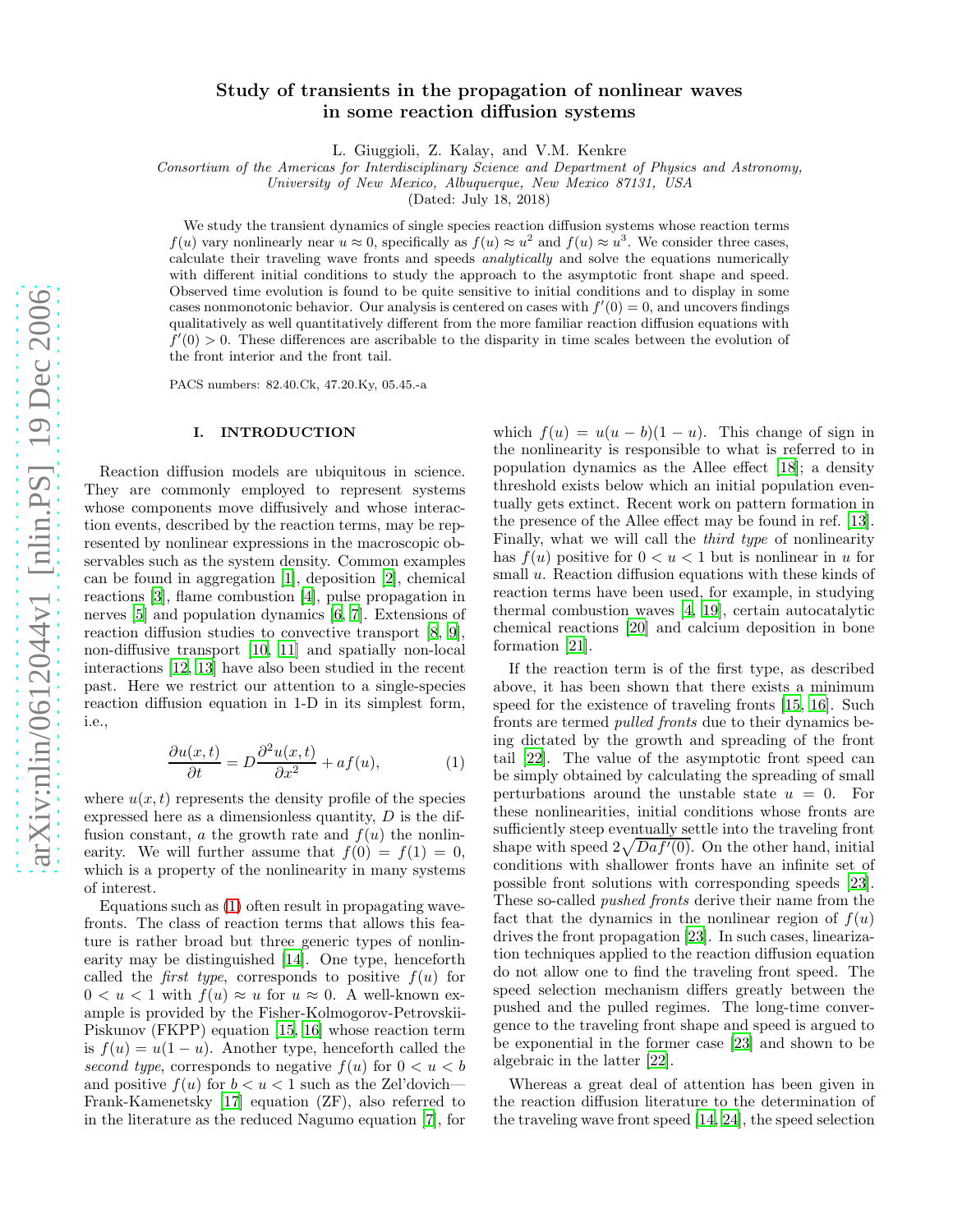problem, i.e., the prediction of the asymptotic front speed from a given initial condition [\[25,](#page-6-22) [26\]](#page-6-23), and the long-time rate of convergence to that speed [\[27](#page-6-24)], the problem of the full transient dynamics has received little attention. Our interest is in making some contribution to the study of this problem. We ask how an initial condition evolves to the asymptotic traveling front shape and speed. We do so by analyzing the transient dynamics of reaction diffusion equations whose  $f(u)$ 's belong to the third type.

The paper is organized as follows: in Sec. [II](#page-1-0) we select three specific forms of the nonlinearity and exhibit their resultant analytically obtained traveling wave front speed and shape. Sec. [III](#page-2-0) is devoted to the study of their transient dynamics. Sec. [IV](#page-5-2) contains concluding remarks.

## <span id="page-1-0"></span>II. THREE SPECIFIC NONLINEARITIES AND ANALYTIC TRAVELING WAVE SOLUTIONS

It is known [\[23](#page-6-20), [28\]](#page-6-25) that only pushed fronts exist for reaction terms with  $f'(0) = 0$ . For some of these nonlinearities one can find exact analytic solutions for the traveling wave, making possible an exact description of both its shape and speed. We exploit the existence of these pushed front solutions in studying the transient dynamics. We consider three examples of positive nonlinearity for  $0 < u < 1$  with  $f(u) \approx u^2$  as well as  $f(u) \approx u^3$  for  $u \approx 0$ . These are depicted in Fig. [1.](#page-1-1)



<span id="page-1-1"></span>FIG. 1: Plot of the nonlinearities  $f(u)$  under consideration. The solid and dashed curves represent  $f(u)$  quadratic in u for small  $u$  as given, respectively, by Eqs. [\(2\)](#page-1-2) and [\(4\)](#page-1-3). The dotted curve represents  $f(u)$  given by Eq. [\(6\)](#page-1-4) with  $\epsilon = 16/(81\sqrt{3})$ , an example of a nonlinearity cubic in  $u$  for small  $u$ .

#### A. A logarithmic nonlinearity

Consider what we will henceforth call the logarithmic nonlinearity,

<span id="page-1-2"></span>
$$
f(u) = (u+1) [2 - \ln(2) + \ln(u+1)]
$$
  

$$
\ln^{2} (u+1) [\ln(2) - \ln(u+1)], (2)
$$

which is quadratic in u as  $u \to 0$  and decreases linearly around  $u = 1$ . Despite its complicated appearance, we have managed to find exact analytic solutions of the traveling wave front and speed. The procedure [\[29](#page-6-26)] requires the parametrization of the traveling front equation with  $\partial u/\partial z$  instead of z. With the resulting differential equation solved exactly, an analytic value of the front speed can then be obtained. Integration of  $(\partial u/\partial z)^{-1}$  and its inversion allows the determination of the exact traveling front profile. We have found the speed to be  $c = \sqrt{Da} \ln(2)$  and its traveling front shape (centered around the origin) to have the analytic form, with  $z = x - ct$ ,

<span id="page-1-7"></span>
$$
u(z) = -1 + 2 \left[ 1 + \frac{\ln(4/3)}{\ln(3/2)} 2^{z\sqrt{a/D}} \right]^{-1}.
$$
 (3)

#### B. A special case of the ZF nonlinearity

Another example of a reaction term quadratic in  $u$ as  $u \rightarrow 0$  may be obtained from the Zel'dovich–Frank-Kamenetsky equation by putting  $b = 0$ , i.e.,

<span id="page-1-3"></span>
$$
f(u) = u^2(1 - u).
$$
 (4)

The exact traveling wave front is given by

<span id="page-1-6"></span>
$$
u(z) = \frac{1}{1 + e^{z\sqrt{a/2D}}},
$$
\n(5)

with  $c = \sqrt{Da/2}$  as the front speed. In the following we call this  $f(u)$  the *quadratic* nonlinearity.

#### C. A cubic nonlinearity

A nonlinearity which is cubic in u as  $u \to 0$  can be obtained from a variety of systems including, e.g.,

<span id="page-1-4"></span>
$$
f(u) = \epsilon \sin(\pi u) [1 - \cos(\pi u)]. \tag{6}
$$

Given the periodicity of Eq. [\(6\)](#page-1-4), we use it in our study only for initial conditions such that  $u \leq 1$ . The speed of the traveling front is given by  $c = \sqrt{\epsilon \pi Da}$  and its traveling front shape is given

<span id="page-1-5"></span>
$$
u(z) = \frac{2}{\pi} \arctan\left(e^{-z\sqrt{\epsilon \pi a/D}}\right). \tag{7}
$$

The reaction term in Eq. [\(6\)](#page-1-4) is a special case introduced to study the dynamics of the angle between the electric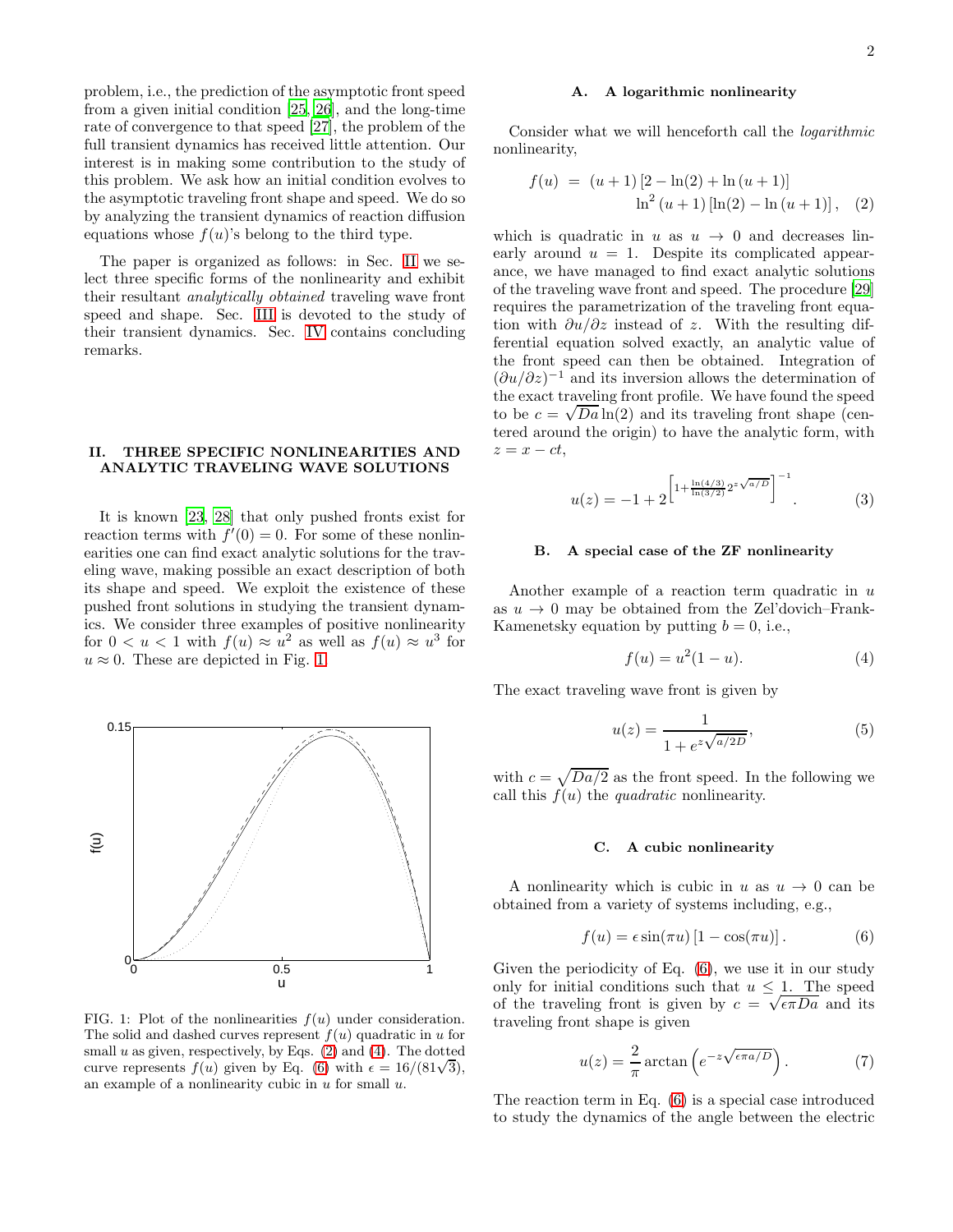field and the polarization in ferroelectric chiral smectic liquid crystals [\[30\]](#page-6-27). For comparison purposes we choose  $\epsilon = 16/(81\sqrt{3})$ . This value of  $\epsilon$  ensures that Eqs. [\(7\)](#page-1-5) and [\(5\)](#page-1-6) coincide at their peak  $u = 2/3$ . In the following we will call the *cubic* nonlinearity the  $f(u)$  in Eq. [\(6\)](#page-1-4) with  $\epsilon$  as given.

# <span id="page-2-0"></span>III. TRANSIENTS DURING THE FORMATION OF THE TRAVELING WAVE FRONTS

Our procedure for the study of transients consists of (i) assuming an initial condition roughly in the form of a 'right step' with  $u = 1$  as  $x \to -\infty$  and  $u = 0$  as  $x \rightarrow +\infty$ , the form of the switchover being similar in shape, but not identical, to the eventual traveling front, (ii) computing a quantity that we call the excess speed, and (iii) studying the effects of various features of the initial conditions on the transient dynamics for the three types of nonlinearity considered. The excess speed is the amount by which the (eventual) traveling front speed  $c$  is exceeded by  $v(t)$ , the instantaneous time rate of change of the area under the front, i.e.,  $d\left[\int_{-\infty}^{+\infty} dx u(x,t)\right] / dt$ , as explained, e.g., in ref. [\[8](#page-6-5)]. It is a convenient quantity to focus on because it allows one to calculate how, overall, a front profile advances independently of how, on a local scale, the profile moves forward.

Our numerical integration of the reaction diffusion equation is performed via an Adams-Bashforth-Moulton predictor-corrector method with a spatial mesh of step size 0.01 in units of  $\sqrt{D/a}$ , which is the characteristic length of Eq. [\(1\)](#page-0-0). We consider the front profile as separated into a *shoulder* for most of which  $u = 1$ , a tail which describes the final vanishing of u at long distances, and an in-between interior part. We construct our initial conditions by modifying the asymptotic traveling shape in these three parts separately or in combination. We report results mainly for tail-modified and interior-modified initial conditions since they are the ones that show the largest effects.

In Sec. [III A](#page-2-1) below, we first study initial conditions for the front obtained simply by replacing the characteristic length parameter  $\sqrt{D/a}$  in the exact traveling front shape by a different value, the front shape being thus steeper or shallower than, but qualitatively identical to, the exact traveling front. In Sec. [III B](#page-3-0) and [III C,](#page-4-0) by contrast, we consider initial shapes that are different, even qualitatively, from the eventual traveling front shape. We obtain them by modifying, in the latter, only the interior portion in Sec. [III B,](#page-3-0) and both the interior portion and the tail in Sec. [III C.](#page-4-0) Finally, in Sec. [III D,](#page-5-3) we discuss what types of initial fronts will eventually settle into the exact traveling front profiles.

### <span id="page-2-1"></span>A. Varying the characteristic length

The characteristic length  $\sqrt{D/a}$  of the reaction diffusion system [\(1\)](#page-0-0) appears naturally in the exact expressions [\(3\)](#page-1-7), [\(5\)](#page-1-6) and [\(7\)](#page-1-5) for the traveling wave profile for the three nonlinearities, and controls the steepness of the front. In this subsection we investigate the transient occurring for initial conditions obtained by replacing  $\sqrt{a/D}$  by  $\xi \sqrt{a/D}$  in the respective Eqs. [\(3\)](#page-1-7), [\(5\)](#page-1-6) and [\(7\)](#page-1-5). The quantity we vary is  $\xi$ , the dimensionless ratio of the length characteristic of the initial condition to  $\sqrt{D/a}$ . For values of  $\xi$  larger (smaller) than 1, the initial spatial profile is shallower (steeper) than the exact traveling front.



<span id="page-2-2"></span>FIG. 2: Long-time decay constant  $\tau$  of the initial front speed plotted in units of  $1/a$  for the three nonlinearities depicted in Fig. [1.](#page-1-1) The horizontal axis is the dimensionless characteristic length  $\xi$  (see text). The triangles, the circles and the squares correspond, respectively, to the logarithmic, quadratic and cubic nonlinearity. If  $\xi > 1 \ (\leq 1)$ , the initial front profile is shallower (steeper) than the asymptotic profile, and the front speed decreases (increases) monotonically to the asymptotic speed.

Our finding is that an initial condition constructed in this way gives rise to a monotonic decay of the front speed to the asymptotic value along with a change of the front steepness to the asymptotic shape. The long-time behavior appears exponential and can be fitted on a logarithmic scale by a straight line. We calculate in this way the characteristic exponent of the decay for each of the three nonlinearities. We compare them in Fig. [2](#page-2-2) by plotting the decay time  $\tau$  (reciprocal of the exponent) in units of  $1/a$  as a function of the relative steepness ratio ξ. It is evident from Fig. [2](#page-2-2) that the decay time for the cubic nonlinearity is longer than that for the logarithmic nonlinearity. In turn, the logarithmic nonlinearity has a decay time longer than that for the quadratic nonlinearity. This hierarchy in time scales is due to the relative strength of the  $f(u)$ 's: the larger the value of the nonlinearity, the faster the rate of change of  $u$ . For a large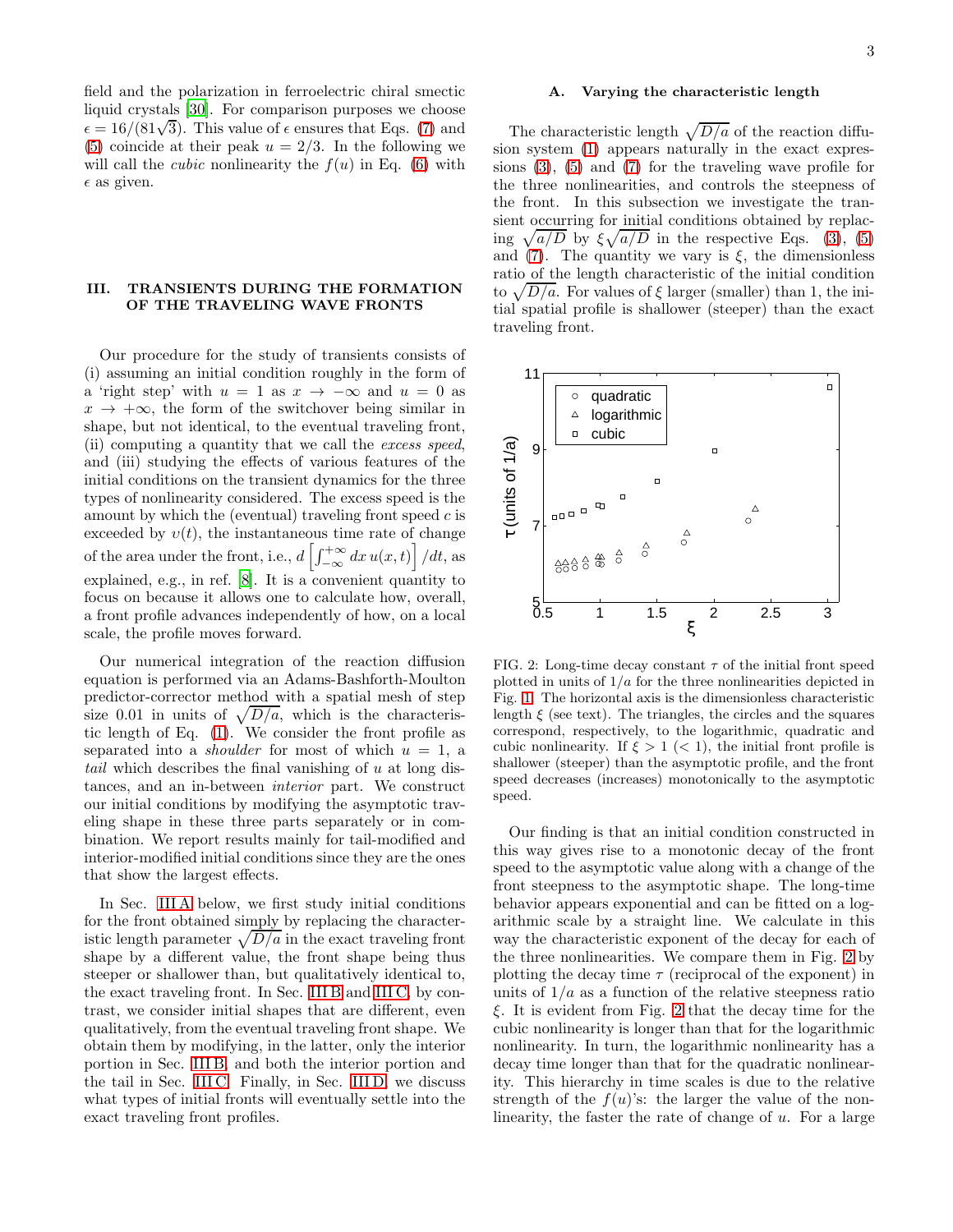portion of the interval  $0 < u < 1$ , the cubic nonlinearity has u values smaller than the other two. Similarly, the logarithmic nonlinearity has smaller values than the quadratic nonlinearity. Moreover, the asymmetry with respect to  $\xi = 1$  shows that the larger the initial deviation from the asymptotic shape, the larger the decay time [\[31\]](#page-6-28). The fact that shallow initial conditions can have larger differences with the asymptotic profile than steep ones explains the the increase in the transients in Fig. [2](#page-2-2) as increases above the value 1.

### <span id="page-3-0"></span>B. Modification of the interior of the front: nonmonotonic behavior

PSfrag repla

Transients dynamics become more complex if the initial profile and the traveling front profile are qualitatively different. One example studied in this subsection is an initial profile obtained by modifying part of the interior of the exact traveling shape with a straight line segment. This segment starts at the coordinates  $x = 0$ ,  $u = 1/2$ , and ends intersecting the exact traveling front profile at some point  $x < 0$  (see the insect of Fig. [3\)](#page-3-1). In other words, the initial profile is shallower than the asymptotic one in a limited region of space. Given that the portion of the aymptotic profile in the front interior modified to get the initial shape is rather small, one might expect a simple effect including a monotonic decay as in the previous section. Surprisingly, this does not happen. Rather than the distortion in the upper part of the interior disappearing, the shape in the lower part of the interior chnages from the exact profile and becomes shallow first. During the transient dynamics, this situation corresponds to the appearance of a maximum in  $v(t)$  as shown in Fig. [3.](#page-3-1) At that instant, the evolution changes and  $v(t)$  decays monotonically to the asymptotic value as shown in Fig. [2.](#page-2-2) Notice that similar non-monotonic transients with the appearance of a maximum in  $v(t)$  can be observed if the initial profile is taken as a modification of the exact profile for  $x > 0$ , e.g., with an exponential function that is shallower than the asymptotic front shape. In other words, if the lower, rather than the upper, part of the initial front interior is made shallower than the asymptotic shape, qualitatively similar dynamics are observed.

We define the ratio of the slope of the straight segment to the slope of the asymptotic traveling front at  $u = 1/2$ as the relative steepness  $\alpha$ . In Fig. [4,](#page-3-2) we plot the time  $T_1$  (in units  $1/a$ ) at which the maximum of  $v(t)$  appears as function of  $\alpha$ . The inset shows the value H of the relative excess speed maximum as function of  $\alpha$ . As  $\alpha$ approaches 1, the distortion eventually becomes a small perturbation. The amplitude of this perturbation decays monotonically to the asymptotic profile, similarly to the long-time behavior described in Sec. [III A.](#page-2-1) This explains why, for  $\alpha \gtrsim 0.85$ , the maximum disappears. Indeed, the inset shows that the amplitude of the maximum becomes smaller as  $\alpha$  increases. The other extreme corresponds to

<span id="page-3-1"></span>FIG. 3: Nonmonotonic behavior of the relative excess speed  $[v(t) - c]$  /c as function of time. The solid, dashed and dotted curve represent the evolution of the relative excess speed for the logarithmic, quadratic and cubic nonlinearities, respectively. The initial condition is constructed as follows; it is a modification of the interior of the exact traveling front profile with a straight line segment depicted in the inset as dash-dotted. Only the initial condition for the logarithmic nonlinearity is shown in the inset since the three initial conditions are very similar to each other.

 $\alpha$  approaching 0 when the initial profile tends to flatten out for  $x < 0$ . In such a case, the dynamics are dominated by the reaction term since the diffusion becomes negligible. It is a simple exercise to show that a flat profile for  $u > 1/2$  approaches  $u = 1$  exponentially fast. This explains why, for  $\alpha \lesssim 0.5$ , the maximum in the relative excess speed also disappears.



<span id="page-3-2"></span>FIG. 4: Plot of  $T_1$  the transient time for the appearance of the maximum in the relative excess speed as function of the relative steepness  $\alpha$  of the initial conditions displayed in the inset of Fig. [3.](#page-3-1) The inset shows the height  $H$  of the maximum of the relative excess speed as function of  $\alpha$ .

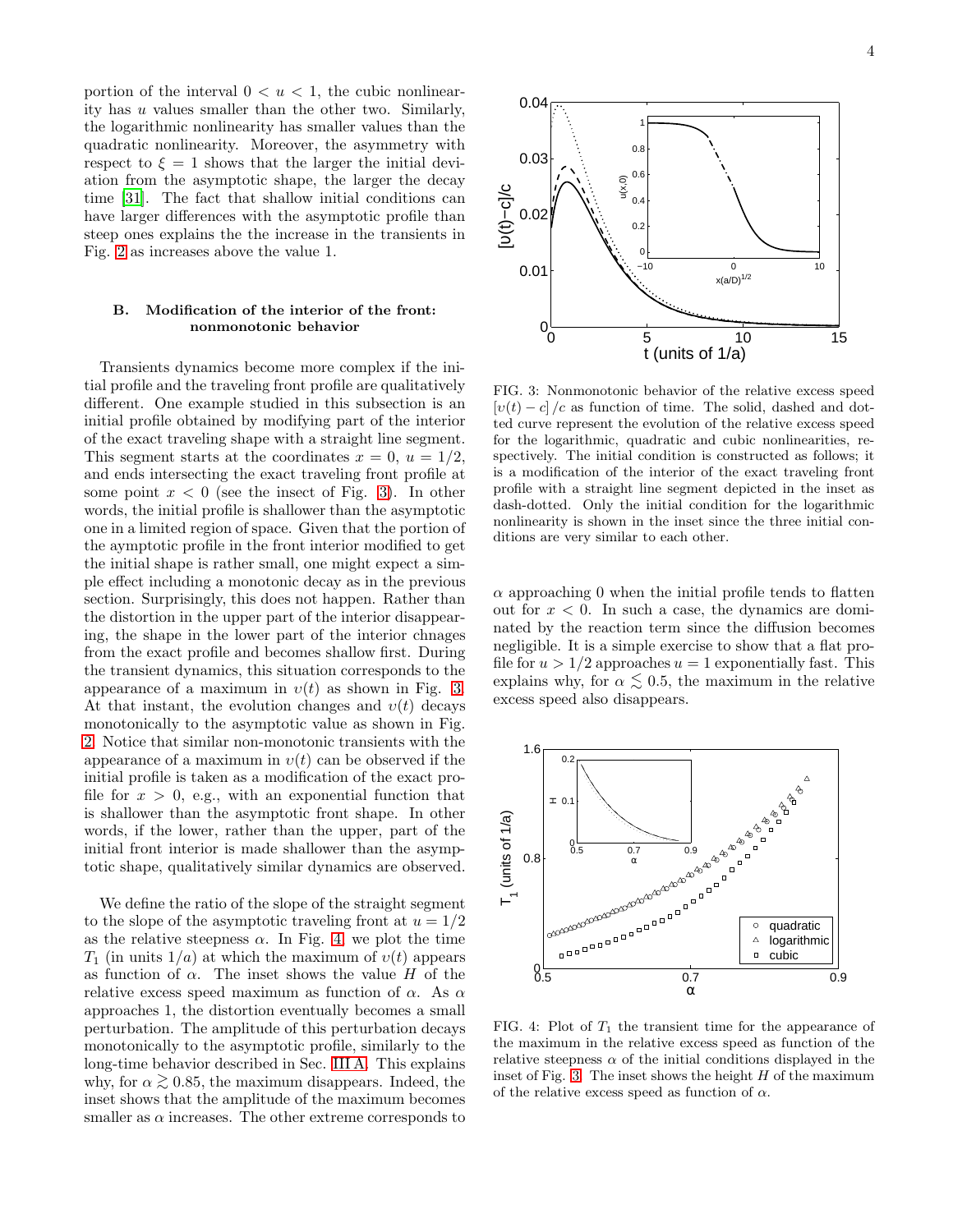### <span id="page-4-0"></span>C. Modification of both the tail and the interior

A common characteristic of the three nonlinearities we study is  $f'(0) = 0$ . This implies that the dynamics in the tail of the front are slower than the dynamics in the front interior. Therefore, we may expect an even more complex transient if the tail as well as the interior of the front are modified. We show our numerical results for this situation in Fig. [5](#page-4-1) for the logarithmic nonlinearity. The initial condition is chosen as follows. The lower part of the interior of the exact traveling front is cut off at an amplitude  $A = 0.1$  by a straight line whose length depends on its steepness. This cut-off thus creates a tail which is infinitely steep. At the same time the rest of



<span id="page-4-1"></span>FIG. 5: Relative excess speed in the case of the nonlinearity given by Eq. [\(2\)](#page-1-2) for an initial condition constructed as explained in the text. The various insets shows how the evolving front is different from the exact traveling front shape (dotted line) at different times. The exact traveling front is plotted by making the two curves cross each other at  $u = 1/2$ .

the front interior is modified from the shape of the exact solution by increasing the characteristic length  $\sqrt{D/a}$  as in Sec. [III A.](#page-2-1) In other words, the initial condition has an interior part which is shallower than the exact traveling front with its lower part modified with a straight line. Such an initial condition allows one to observe three different transient regimes. The first is associated with the time necessary for the interior part of the front to reduce its steepness and become essentially indistinguishable from the traveling front shape (see the center inset in Fig. [5.](#page-4-1) The second transient is created by the fast upwards propagation of the shallow straight line profile (see the top left inset in Fig. [5\)](#page-4-1) present initially in the lower part of the front interior. These dynamics are similar to the one observed in Figs. [3](#page-3-1) and [4:](#page-3-2) eventually the interior front shape is converted into a shallow profile. When that happens once again  $v(t)$  reaches a maximum. The final transient regime then corresponds to the monotonic decay to the asymptotic speed as shown earlier in Fig. [2.](#page-2-2) Notice that, even though the initial front has a



<span id="page-4-2"></span>FIG. 6: Plot of the relative excess speed for the logarithmic nonlinearity as function of time for four initial fronts with different value of A (see text). The solid, dotted, dashed and dash-dotted curves correspond to  $A = 0.04, 0.06, 0.1$  and 0.12, respectively. The inset shows how the delay time  $T_2$  between the minimum and the maximum changes as function of A for the three nonlinearities.

tail with compact support, i.e., is infinitely steep, that extreme steepness is not transferred to the front interior. On the contrary, it is the shallow interior that eventually makes the interior profile shallower than the traveling wave shape during the transient.

The appearance of the two extrema is also studied by selecting initial conditions whose interior parts have a given characteristic length larger than the asymptotic traveling front, and whose right-most portion is made up of a straight line segment proceeding from  $u = A$  to  $u = 0$ . We keep the projection of the straight segment on the x-axis fixed and vary  $A$ . In the main part of Fig. [6,](#page-4-2) we display four curves (solid, dotted, dashed and dashdotted) with, respectively, increasingly larger values of A. The effect of the time scale disparity between the tail and front dynamics can be appreciated from Fig. [6.](#page-4-2) At first, as A increases, the time lag between the minimum and maximum also increases. However, beyond a certain value of A, a larger portion of the shallow profile sees a rapidly increasing shape of the nonlinearity  $f(u)$ . The evolution of the initial front thus gets increasingly faster as A increases, reducing the time necessary for the profile to become shallow overall. This explains why the maximum of the dashed and dash-dotted curves move to the left. The inset of Fig. [6](#page-4-2) shows the variation of this time lag called  $T_2$  as function of A for the three nonlinearities. This transition is visible in all three cases but is more pronounced in the logarithmic and quadratic nonlinearities.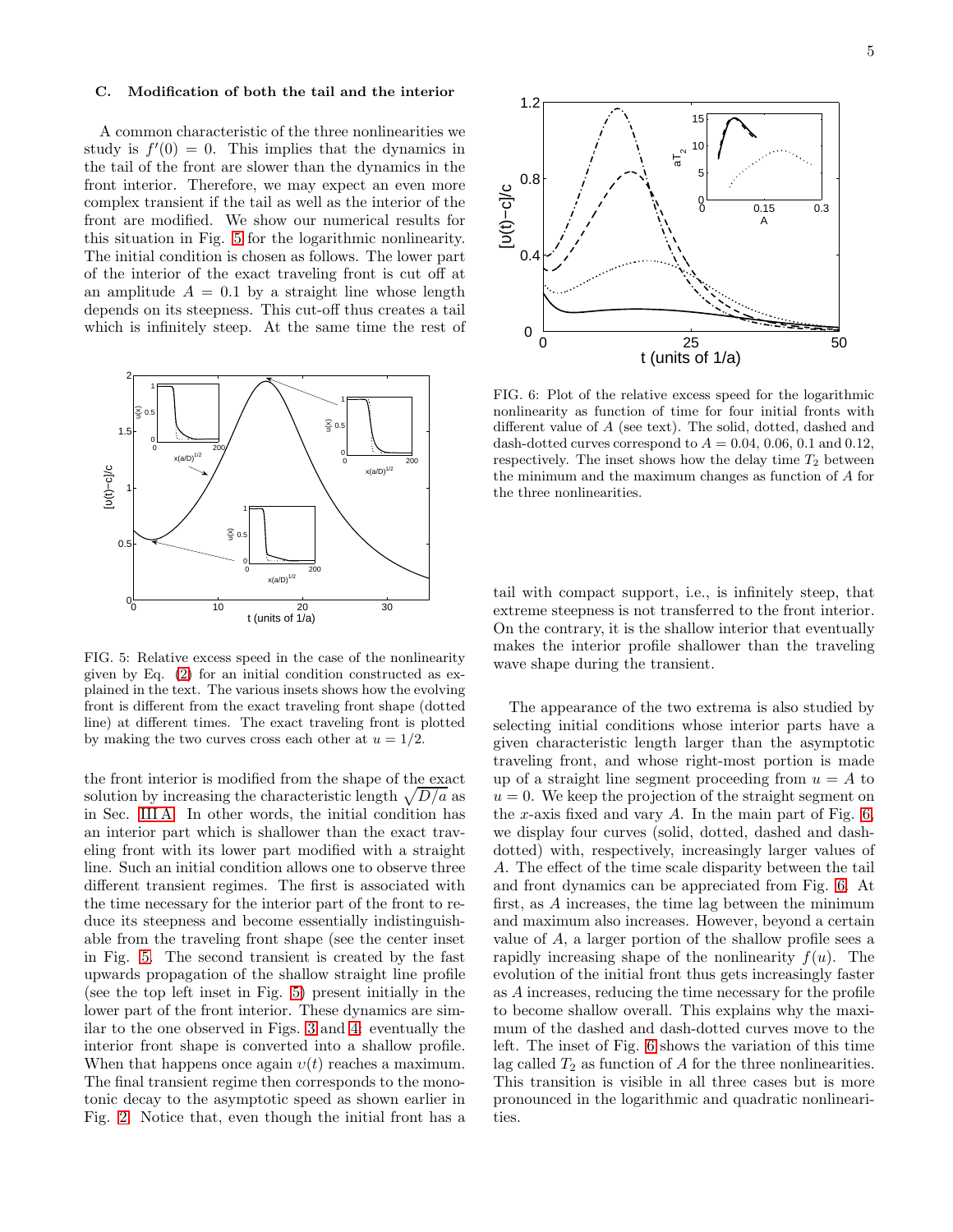#### <span id="page-5-3"></span>D. Initial fronts with long tails

Further studies of the transient dynamics we have carried out have shown that the types of initial fronts that eventually settle into the traveling wave shape is quite large. For the three nonlinearities considered, initial fronts whose tails decay as a power law with exponent  $\geq$  3, approach the asymptotic speed c within the accuracy of our numerical scheme [\[32](#page-6-29)]. For shallower initial tails, the asymptotic speed seems to settle to larger values indicating that the basin of attraction of the traveling front solution not only contains initial fronts whose tail is steeper but also those that are much shallower than the asymptotic ones. This is different from the class of nonlinearities with  $f'(0) > 0$  in the pushed regime. In those cases, if the initial tail decays faster than an exponential whose characteristic length depends on  $f(u)$ , the front speed converges to the lowest (pushed) asymptotic traveling speed. On the other hand, any initial conditions whose tail is shallower than the above exponential will converge to a larger speed value [\[29](#page-6-26)]. This is not the case in the nonlinearities we have studied since the front interior dynamics is faster than the tail dynamics. The initial shape of the front interior is thus more important than the initial tail shape. Our various examples have shown that the initial front adjusts itself to the traveling front depending mostly on the shape of the interior part of the front. The initial tail seems to determine the asymptotic speed only if it vanishes at long distances with a shallow power law profile.

### <span id="page-5-2"></span>IV. CONCLUDING REMARKS

We have studied the transient dynamics of reaction diffusion systems whose reaction term  $f(u)$  is characterized by being positive for  $0 < u < 1$  with  $f'(0) = 0$ . Specifically, we have chosen two nonlinearities whose  $f(u)$  is quadratic and one whose  $f(u)$  is cubic for  $u \approx 0$ . We have found analytic expressions for the corresponding traveling front shape and speed. With the help of these expressions, we have analyzed how certain types of initial conditions evolve in time. Our initial conditions are simple modifications of the exact traveling front shape. Monotonic relaxation to the traveling front speed is observed if the initial front is qualitatively similar to the asymptotic profile, being constructed from the latter only by varying the characteristic length scale of the traveling wave front. Nonmonotonic behavior instead may be observed when the initial conditions are qualitatively different from the asymptotic profile. In such cases, the transient dynamics is dominated by the evolution of the interior part of the front since the tail evolution is much slower due to the

nonlinear nature of  $f(u)$  for  $u \to 0$ . If part of the interior is shallower (steeper) than the asymptotic traveling front, the shallowness (steepness) is transferred to the whole interior profile, initially. Subsequently the speed then decays monotonically to zero with the long time behavior being exponential.

Many reaction diffusion systems, including the well-known FKPP case [\[15](#page-6-12), [16](#page-6-13)], have  $f'(0) \neq 0$ , which means that, if  $u$  is the density of a species, growth can occur without the interaction of members of the species. On the other hand, our analysis in this paper has centered on cases in which  $f'(0) = 0$ , which represents situations in which even at low concentration, interaction (nonlinear term in  $u$ ) is essential to growth. We find major differences relative to systems with  $f'(0) > 0$ . In these latter systems, in the pushed regime, the initial fronts that eventually settle into the asymptotic shape are generally those whose tail decays in space exponentially with a characteristic length smaller than a value dependent on the form of  $f(u)$ . In our investigation, on the other hand, the initial conditions that settle into the traveling front can have tails as shallow as power laws. Given the time scale disparity between the dynamics of the tail and of the interior, the tail evolution can be said to be slaved to the interior evolution. For this reason, the tail does not affect the speed selection mechanism unless it is extremely shallow. As the integer n increases in reaction terms with  $f(u) \approx u^n$  close to  $u = 0$ , the disparity in time scales grows bigger and we expect the basin of attraction for the initial fronts to get larger. With the reaction terms that we have used it is difficult to verify numerically that this is indeed the case. However, we can easily make a comparison with a nonlinearity whose tail dynamics are even slower than in three cases we have studied. By taking the ZF nonlinearity with  $b \neq 0$ , we clearly see that initial conditions that decay with power laws of exponent  $\geq 2$  approach the traveling front profile.

In this work we have only scratched the surface of the important topic of transient dynamics. We hope that our study will motivate further research on the formation of the traveling front profile in reaction diffusion systems.

#### Acknowledgments

<span id="page-5-1"></span>This work was supported in part by the NSF under grant no. INT-0336343, by NSF/NIH Ecology of Infectious Diseases under grant no. EF-0326757, by the Program in Interdisciplinary Biological and Biomedical Sciences at UNM funded by the Howard Hughes Medical Institute, and by DARPA under grant no. DARPA-N00014-03-1-0900.

- 
- <span id="page-5-0"></span>[1] G. Parisi and Y.C. Zhang, J. Stat. Phys. 41, 1 (1985). [2] D. Bensimon, B. Shraiman and L.P. Kadanoff, in Kinet-